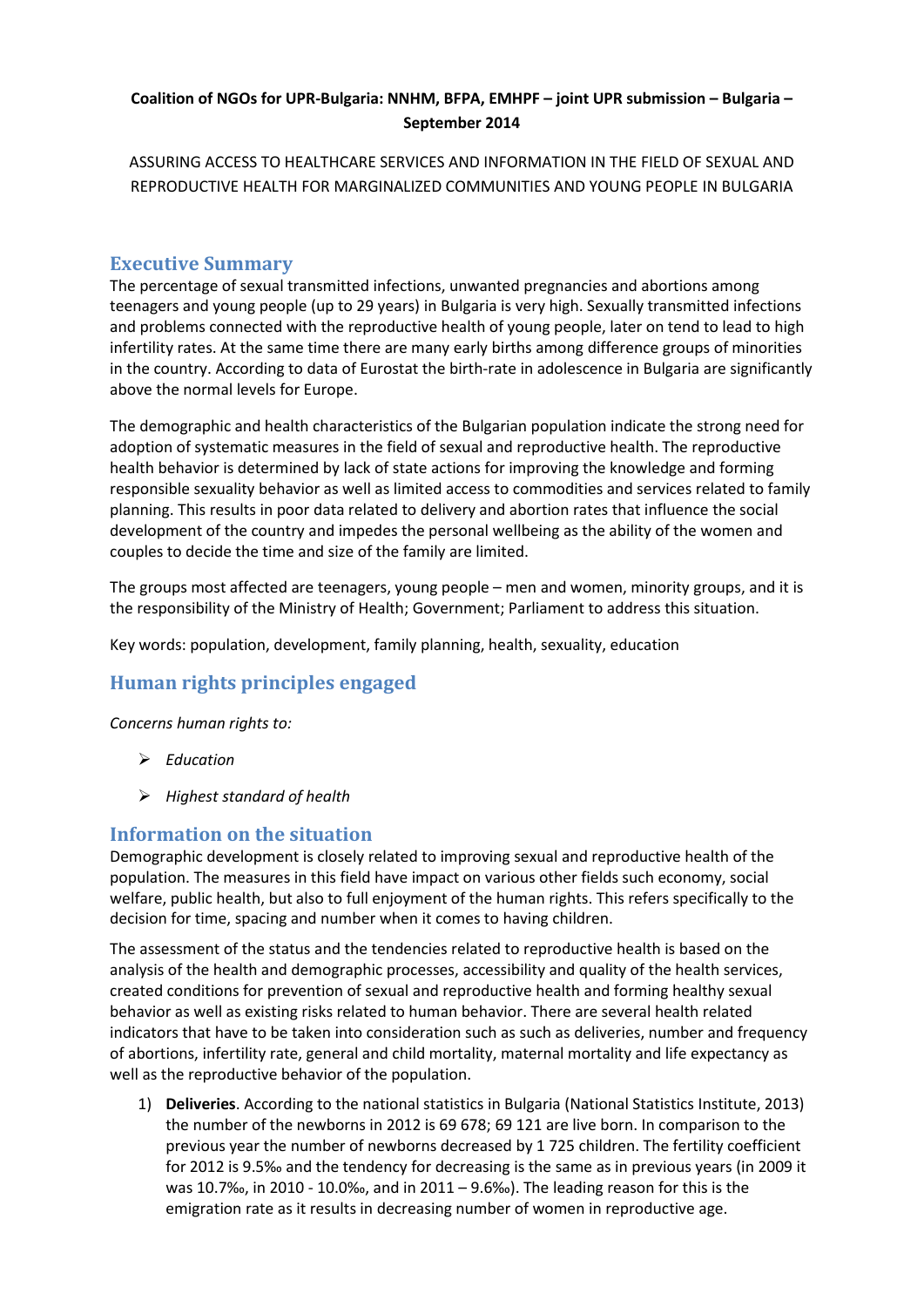- 2) **Abortions**. Despite the tendency for decreasing the abortion rate (144 644 in 1990 and 61 378 in 2000) , in 2012 the abortions were half the number of the deliveries in the country (NSI, 2013). It means that for 1000 women aged 15-49 there are 43 deliveries and 18.3 abortions. The highest portion of the abortions is in the age group 25-29 followed by the age group 30-34. The abortions for the age group up to 19 consist 9.52%, i.e. 1 of 10 abortions are accessed by young girls. There are 3 main reasons for this situation: abortion is perceived as contraceptive method; the knowledge related to family planning is very low and the access to modern contraceptive methods is limited.
- 3) **Reproductive behavior.** There are observed several negative tendencies in the reproductive behavior of the population in Bulgaria. This includes:
	- Low frequency of modern contraceptive methods ("Reproductive attitudes and behavior – national representative research", UNFPA and BFPA, 2012). On average just 19% of the population were using any contraceptive method during their last sexual intercourse.
	- Contraceptives are used more often during occasional sexual contacts. (ibid.)
	- There are significant differences in the attitudes and behavior about contraceptive usage in urban and rural areas, especially amongst marginalized communities ("Family planning, reproductive health and behavior. Analyses of practices in 7 East European and Central Asian states. UNFPA and IPPF, 2012 ")
	- In many cases (especially in marginalized communities) the males control the decision and the abilities of women to access contraceptive services. (ibid.)
	- The abortion is perceived as family planning method (common result from both quoted researches).

Other obstacles impede the contraceptive usage such as geographical distance and the price. In many cases (usually in distant areas) the pharmacies do not distribute contraceptives due to the prices. Meanwhile the National Health Insurance Fund does not cover or reimburse contraceptives and this creates additional obstacle for the women to access contraceptive commodities. In the same time the demand for contraceptives is low as there are no systematic programmers promoting its use in the field. Meanwhile health and sexuality education exist only in 9% of the schools in Bulgaria and usually as elective discipline (BFPA, 2012). This is due to insufficient number of certified teachers and lack of health education as topic in the pedagogical university disciplines.

These circumstances result in denying women's ability to decide the size and spacing of their family. This has an impact on the standard of living of the children, their access to services (such as education and health care). It restricts women's ability to participate in the work force, especially for marginalised groups. The lack of systematic family planning information and service provision and health and sexuality education is also amongst the main reasons for child abandonment (UNICEF/ASA, 2011).

### **Recommendations**

- To Adopt National Program on Sexual and Reproductive Health in response to the National Demography Strategy, the National Strategy on Roma Inclusion, including:
	- Measures for decreasing the unplanned pregnancies amongst young people up to 19 such as introduction of health and sexuality education in the school curricula and development of national structures for work with adolescents;
	- Actions for support and development of family planning services, assuring modern contraceptives for the most marginalized communities (good practices currently carried out by the health mediators) and social marketing of contraceptives.
- To amend National Health Insurance Fund and the Law for Health to ensure reimbursement of contraceptive commodities.
- To include health and sexuality education in the university curricula for students in pedagogic and other related disciplines.
- To support ongoing trainings for teachers on health and sexuality education, including the staff in institutions for young people with offensive behavior and disabilities.